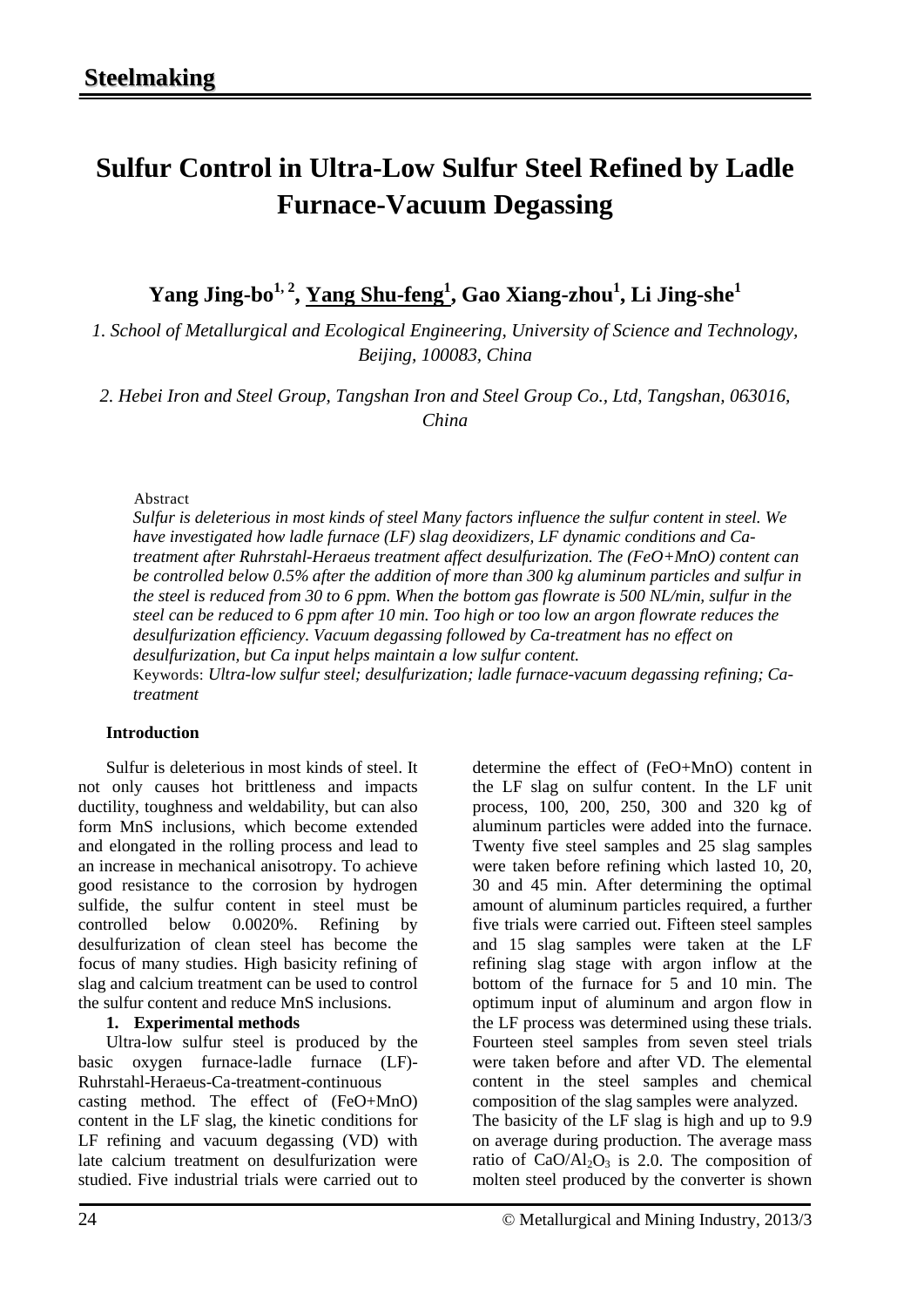#### in Table 1. The composition of the LF slag produced by LF refining is shown in Table 2.

| Elements in steel |      | $\sim$<br>$\mathbf{S}1$ | Mn   |        | ∼                   | Als                |
|-------------------|------|-------------------------|------|--------|---------------------|--------------------|
| Content / $%$     | 0.18 | 0.26                    | 0.54 | < 0.17 | $0.0025-$<br>0.0035 | $0.020 -$<br>0.350 |

**Table** Molten steel composition (%)

**Table 2** LF slag composition (%)

| Composition | CaO    | SiO <sub>2</sub> | MgO    | TFe   | $Al_2O_3$ | MnO   | $P_2O_5$ | S     | R      |
|-------------|--------|------------------|--------|-------|-----------|-------|----------|-------|--------|
| Maximum     | 57.293 | 10.285           | 10.169 | 4.024 | 36.252    | 0.267 | 0.068    | 0.300 | 23.056 |
| Minimum     | 46.347 | 2.209            | 4.831  | 0.379 | 24.034    | 0.010 | 0.012    | 0.198 | 5.176  |
| Average     | 52.583 | 6.076            | 7.247  | 0.782 | 28.863    | 0.041 | 0.019    | 0.250 | 9.899  |

#### **2. Results and Discussion 2.1 Effect of (FeO+MnO) content in**

## **LF slag on desulfurization**

The oxygen content in the slag depends on the (FeO+MnO) content in the slag and(FeO+MnO) content also has an important influence on the distribution ratio of sulfur between the slag and steel in secondary refining. Because the slag can be oxidized easily, its potential for [desulfurization](http://dict.cnki.net/dict_result.aspx?searchword=%e8%84%b1%e7%a1%ab%e8%83%bd%e5%8a%9b&tjType=sentence&style=&t=desulphurization+ability) is limited and increases the desulfurization time. The relationship between (FeO+MnO) content and distribution ratio of sulfur (Ls) in the initial slag is shown in Fig. 1. The ability of the slag to be [oxidized](http://dict.cnki.net/dict_result.aspx?searchword=%e6%b0%a7%e5%8c%96%e6%80%a7&tjType=sentence&style=&t=oxidizability) has an obvious influence on the desulfurization efficiency of molten steel. The lower the (FeO+MnO) content in the initial slag, the higher the Ls. To limit desulfurization, the (FeO+MnO) content in the initial slag should be below 1%.

A chemical [analysis](http://dict.cnki.net/dict_result.aspx?searchword=%e5%8c%96%e5%ad%a6%e5%88%86%e6%9e%90&tjType=sentence&style=&t=chemical+analysis) was conducted on the slag samples taken after LF refining with

different aluminum particle input masses. Results from the [analysis](http://dict.cnki.net/dict_result.aspx?searchword=%e5%8c%96%e5%ad%a6%e5%88%86%e6%9e%90&tjType=sentence&style=&t=chemical+analysis) of (FeO+MnO) content are shown in Table 3. If the initial (FeO+MnO) content is below 0.5%, the desulfurization rate increases. The addition of [a certain amount of](app:ds:a%20%20certain%20amount%20of) deoxidizer in the LF refining process can reduce the FeO content in the slag. In this study, aluminum was selected as the deoxidizer.

Results from the experiments investigating the change of sulfur content in molten steel from different aluminum particle input masses are shown in Fig. 2. To effect desulfurization and to<br>achieve sufficient reaction between the sufficient reaction between the deoxidizer and oxide, aluminum particles were added into the slag on average three times. As shown in Fig. 2, with the addition of 300 kg of aluminum particles, the sulfur content in the molten steel after refining for 45 min was reduced from the original 29 to 7.9 ppm and from 30 to 6 ppm with the addition of 320 kg.

**Table 3** (FeO+MnO) composition in LF slags with different Al input masses (%)

| kg<br>1nput<br>ப                                            | 100            | 200                                                     | 250                               | 300                                     | 320                |
|-------------------------------------------------------------|----------------|---------------------------------------------------------|-----------------------------------|-----------------------------------------|--------------------|
| $\overline{\phantom{0}}$<br>$\%$<br>$H\Omega'$<br>-MnC<br>w | $\sim$<br>1.UI | $\overline{\phantom{0}}$<br>$\mathsf{U}\cdot\mathsf{I}$ | $\sim$ $\sim$<br>$\Omega$<br>0.34 | 30<br>$\mathsf{U}\cdot\mathsf{U}\times$ | $\sqrt{ }$<br>0.46 |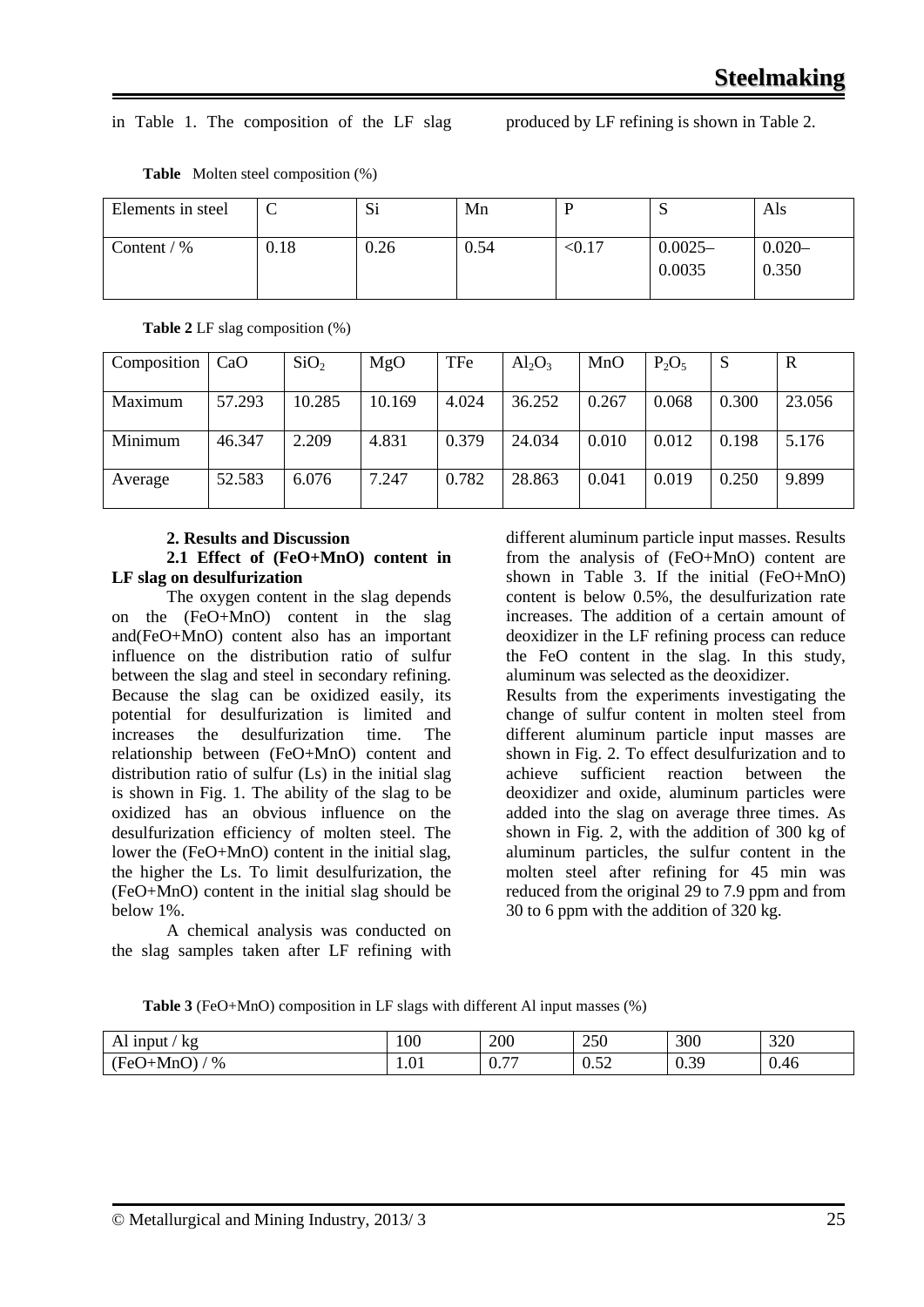

**Figure 1** Relationship between sulfur ratio and (FeO+MnO) content in initial slag



**Figure 2** Relationship between sulfur in molten steel and aluminum particle input in slag

#### **2.2 Effect of dynamic conditions on desulfurization**

Fig. 2 also shows that the sulfur content in the molten steel is reduced rapidly over 30 min from the beginning of LF refining. The sulfur content in the molten steel is reduced slowly between 30 to 45 min. When the sulfur content in molten steel is reduced to a certain concentration, the [diffusion](javascript:showjdsw() of [S] in the molten steel is a [restrictive step](javascript:showjdsw() in the [desulfurization reaction.](javascript:showjdsw() The kinetic conditions for desulfurization need to be improved to obtain further desulfurization.

To study the effect of the dynamic conditions on desulfurization, some steel samples were taken after LF refining [slag melting,](http://dict.cnki.net/dict_result.aspx?searchword=%e5%8c%96%e6%b8%a3&tjType=sentence&style=&t=slag+melting) and argon inflow at the bottom of the furnace for 5 and 10 min to determine the sulfur content in molten steel. Aluminum particles (320 kg) were added in the LF refining process. To study the effect of argon flow on desulfurization during gas stirring, the sulfur content in molten steel was analyzed at different argon flowrates, as shown in Fig. 3.

In the trials, temperatures were chosen at which the sulfur content in the molten steel differs little before [argon stirring.](http://dict.cnki.net/dict_result.aspx?searchword=%e5%90%b9%e6%b0%a9%e6%90%85%e6%8b%8c&tjType=sentence&style=&t=argon+stirring) Argon flowrates of 400, 500, 600, 700 and 800 NL/min were selected. The sulfur content in the molten steel is reduced rapidly in the 5 min before argon stirring and is reduced more significantly during heating when the initial sulfur content is high. After stirring for some time and with an argon flow for 5 and 10 min, the sulfur content in the molten steel is reduced slowly and [decreases to](javascript:showjdsw() approximately 2 ppm. The results shown in Fig. 3 indicate that when the [argon](javascript:showjdsw() flow is 400 NL/min, the sulfur content in the molten steel is reduced the least. The results shown in Table 4 indicate that when the [argon](javascript:showjdsw() flow is 500 NL/min, the sulfur content in the molten steel is reduced by 62.50% from 16 to 6 ppm. When the argon flowrate increases, higher quantities of large bubbles will be produced. An increased argon flow facilitates the formation of a bare slag surface in molten steel, which leads to [uptake](javascript:showjdsw() by the molten steel and reduces the desulfurization efficiency. A l[arge flow](javascript:showjdsw() rate can cause the [turbulence](app:lj:%E6%B9%8D%E5%8A%A8?ljtype=blng&ljblngcont=0&ljtran=turbulence) of molten steel, slag entrapment, severe [erosion](javascript:showjdsw() of the ladle lining and an increase in the quantity and size of inclusions. Too high or too low an argon flowrate negatively affects the desulfurization of molten steel under dynamic conditions. In this study, the [optimum](javascript:showjdsw() [argon](javascript:showjdsw()  flowrate is 500 NL/min as the sulfur content in the molten steel can be reduced from 16 to 6 ppm.

**Table 4** Relationship between argon flowrate and desulfurization efficiency

| Argon inflow at furnace bottom / NL/min | 400   | 500   | 600   | 700   | 800   |
|-----------------------------------------|-------|-------|-------|-------|-------|
| Reduction in sulfur content $/$ %       | 30.71 | 62.50 | 50.00 | 52.94 | l4.06 |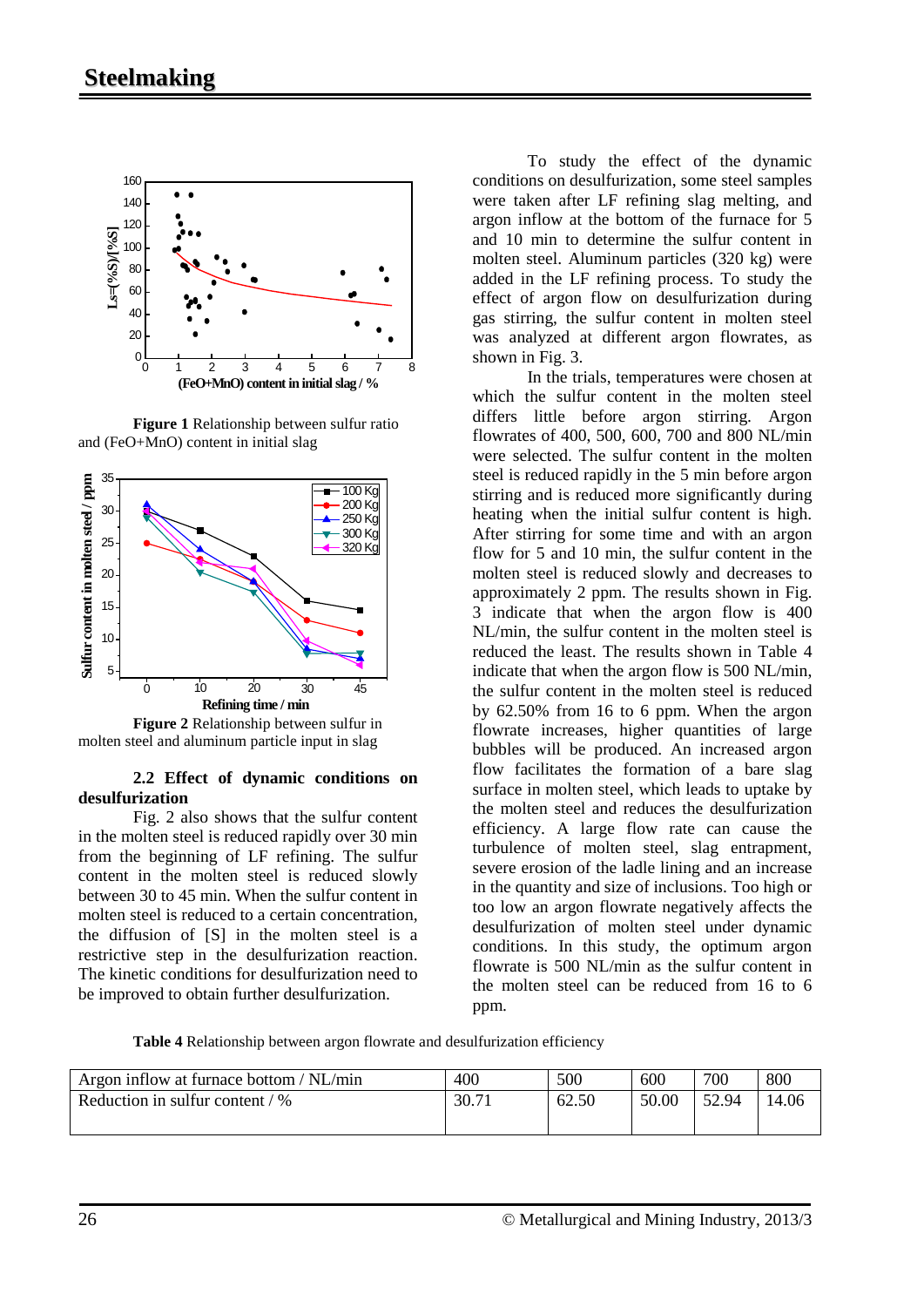

**Figure 3** Relationship between sulfur in molten steel and argon flow

#### **2.3 Relationship between calcium treatment and sulfur content**

After the ultra-low sulfur steel has been treated by VD, the molten steel is fed with [silicon-calcium wire](javascript:showjdsw() to the calcium treatment stage. At this point, the temperature of the molten steel is approximately 1580°C. The [Ca]-[S] reaction calculated at 1580°C is given below. There is a balance between the [Ca] and [S] in

the molten steel:

[Ca]+[S]=CaS (s)  
\n(1)  
\n
$$
lg(a_s \cdot a_{Ca} / a_{Cas}) = -28300/T + 10.11
$$
\n(2)  
\n
$$
a_s \cdot a_{Ca} = 10^{(-28300/T + 10.11)} \cdot a_{Cas}.
$$
\n(3)

When  $a_{Cas} = 1$ ,  $a_S \cdot a_{Ca} = 10^{(-28300/T + 10.11)}$ (4)

The activity interaction coefficient in literature was used to calculate the activity coefficient of the [Ca] solution in steel.

 $\log f_{Ca} = e_{Ca}^O[\%O] + e_{Ca}^{Al}[\%Al] + e_{Ca}^C[\%C] + e_{Ca}^{Mn}[\%Mn] + \frac{\text{Sultair}}{\text{Eqs}}$   $\log \text{m}$ *Mn Ca C Ca Al Ca*  $C_{Ca} = e_{Ca}^0 [\% O] + e_{Ca}^{Al} [\% Al] + e_{Ca}^C [\% C] + e_{Ca}^{Mn} [\% Mn]$  sulfur contents before feeding with [silicon-](javascript:showjdsw() (5)  $e_{Ca}^{O} = -445$ ,  $e_{Ca}^{Al} = -0.072$ ,  $e_{Ca}^{C} = -0.32$ ,  $e_{Ca}^{Mn} = -0.10$  ,  $e_{Ca}^{P} = -4.0$  ,  $e_{Ca}^{S} = -1.33$  $\log f_s = e_s^S \left[ \% S \right] + e_s^{Al} \left[ \% Al \right] + e_s^C \left[ \% C \right] + e_s^{Mn} \left[ \% Mn \right]$ (6)  $e_s^S = -0.153 + 233/T$ ,  $e_s^{Al} = 0.035$ ,  $e_s^C = 0.11$ ,  $e_s^{Mn} = -0.026$ ,

The [Ca]-[S] balance ( $a_{Cas} = 1$ ) is shown in Fig. 4 at 1580°C.



**Figure 4** [Ca]-[S] balance at  $1580^{\circ}$ C ( $a_{Cs}$ =1)



**Figure 5** Sulfur content in molten steel after Ca-treatment

*P Ca* The seven points in Fig. 4 show the [calcium wire](javascript:showjdsw() and the calcium content after feeding calcium with the molten steel in a different furnace. These points are located below the [Ca]-[S] equilibrium line at 1580°C. This indicates that calcium has no desulfurization ability. Fig. 5 shows the sulfur content in molten steel after Catreatment and feeding with [silicon-calcium](javascript:showjdsw()  [wire.](javascript:showjdsw() The sulfur content in the molten steel is essentially invariant and all are below 10